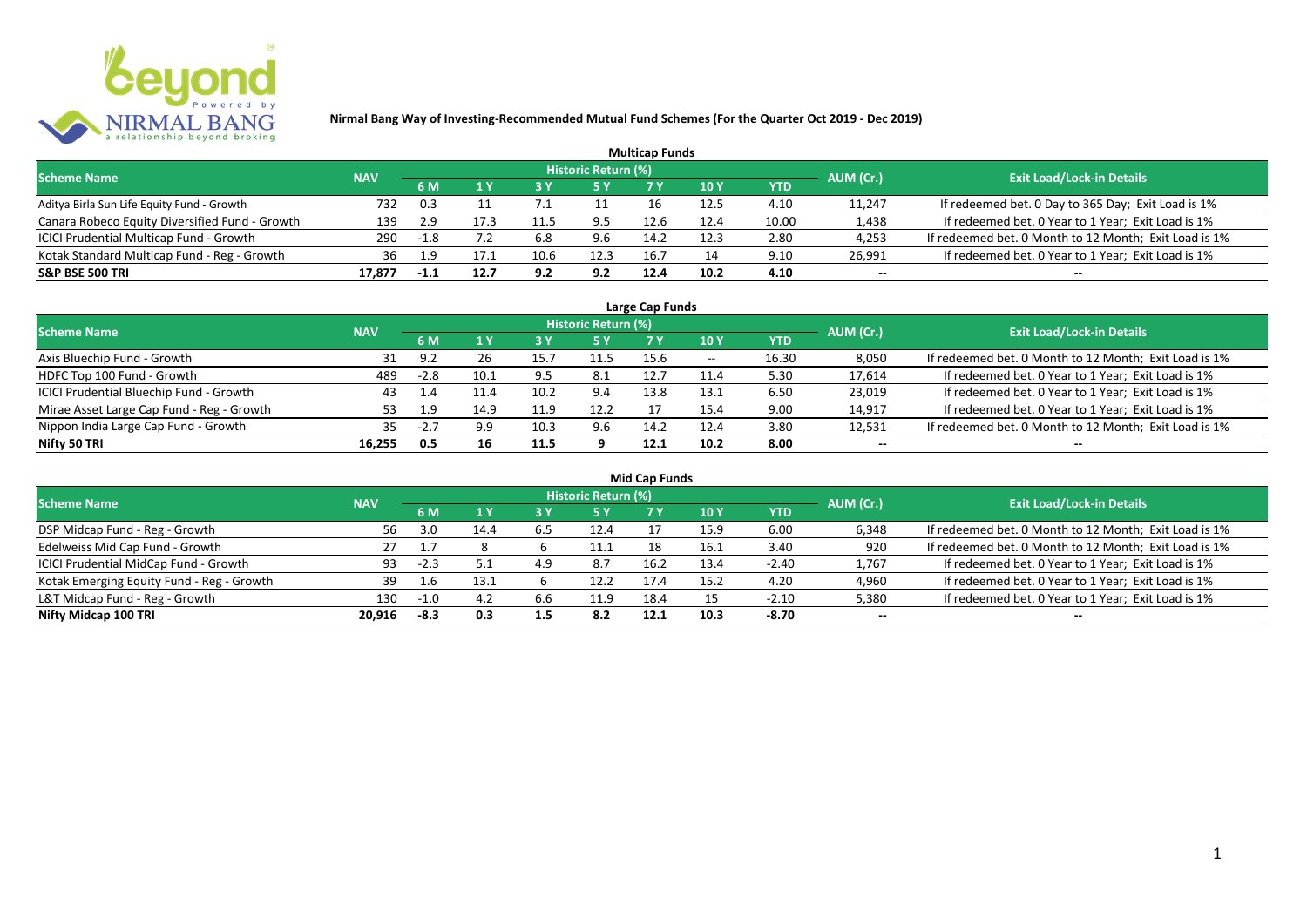

|                                                  |            |        |      |     |                            | Large & Midcap |      |      |           |                                                    |
|--------------------------------------------------|------------|--------|------|-----|----------------------------|----------------|------|------|-----------|----------------------------------------------------|
| <b>Scheme Name</b>                               | <b>NAV</b> |        |      |     | <b>Historic Return (%)</b> |                |      |      | AUM (Cr.) | <b>Exit Load/Lock-in Details</b>                   |
|                                                  |            | 6 M    |      |     | 5 Y                        |                |      | YTD  |           |                                                    |
| Canara Robeco Emerging Equities - Growth         | 94         | 0.2    | 12.6 | 9.3 | 13.7                       | 20.7           | 19.5 | 6.00 | 4,980     | If redeemed bet. 0 Year to 1 Year; Exit Load is 1% |
| Invesco India Growth Opportunities Fund - Growth |            |        |      |     | 11.8                       |                | 13.3 | 9.50 | 1,822     | If redeemed bet. 0 Year to 1 Year; Exit Load is 1% |
| Principal Emerging Bluechip Fund - Growth        | 105        | 19     | 9.8  | 8.1 | 12.8                       | 19.2           | 15.7 | 4.30 | 2,199     | If redeemed bet. 0 Year to 1 Year; Exit Load is 1% |
| NIFTY Large Midcap 250 TRI                       | 7.054      | $-2.4$ | 10   |     | 10.2                       | 14             | 11.2 | 0.80 | $- -$     | $- -$                                              |

| <b>Focused Funds</b>             |            |        |      |      |                            |      |       |       |           |                                                       |  |  |  |
|----------------------------------|------------|--------|------|------|----------------------------|------|-------|-------|-----------|-------------------------------------------------------|--|--|--|
| <b>Scheme Name</b>               | <b>NAV</b> |        |      |      | <b>Historic Return (%)</b> |      |       |       | AUM (Cr.) | <b>Exit Load/Lock-in Details</b>                      |  |  |  |
|                                  |            | 6 M    |      |      | 5 Y                        |      | 10 Y  | YTD   |           |                                                       |  |  |  |
| Axis Focused 25 Fund - Growth    | 30         | _ 0. 7 |      | 14.4 | 14                         | 15.8 | $- -$ | 13.00 | 8,384     | If redeemed bet. 0 Month to 12 Month; Exit Load is 1% |  |  |  |
| SBI Focused Equity Fund - Growth | 148        |        | 20.6 |      | 12.6                       | 15.8 | 17.9  | 12.10 | 5,726     | If redeemed bet. 0 Year to 1 Year; Exit Load is 1%    |  |  |  |
| <b>S&amp;P BSE 500 TRI</b>       | 17,877     | -1.1   | 12.7 | 9.2  | 9.2                        | 12.4 | 10.2  | 4.10  | $-$       | $-$                                                   |  |  |  |

| <b>Small Cap Funds</b>                         |            |         |        |                     |      |                          |       |            |           |                                                    |  |  |  |
|------------------------------------------------|------------|---------|--------|---------------------|------|--------------------------|-------|------------|-----------|----------------------------------------------------|--|--|--|
| <b>Scheme Name</b>                             | <b>NAV</b> |         |        | Historic Return (%) |      |                          |       |            | AUM (Cr.) | <b>Exit Load/Lock-in Details</b>                   |  |  |  |
|                                                |            |         |        |                     | 5 Y  | 7 Y                      | 10Y   | <b>YTD</b> |           |                                                    |  |  |  |
| Franklin India Smaller Companies Fund - Growth | 49         | -8.3    | $-0.7$ | 0.5                 | 8.3  | 17.8                     | 15.8  | $-6.10$    | 7,005     | If redeemed bet. 0 Year to 1 Year; Exit Load is 1% |  |  |  |
| HDFC Small Cap Fund - Growth                   | 39         | $-9.2$  | $-4.7$ |                     | 10.8 | 14.9                     | 12.9  | $-8.00$    | 8,845     | If redeemed bet. 0 Year to 1 Year; Exit Load is 1% |  |  |  |
| L&T Emerging Businesses Fund - Reg - Growth    | 23         | -6.1    | $-4.8$ | 5.8                 | 12.1 | $\overline{\phantom{a}}$ | $- -$ | $-8.80$    | 5,985     | If redeemed bet. 0 Year to 1 Year; Exit Load is 1% |  |  |  |
| SBI Small Cap Fund - Growth                    |            | 3.0     | 10.7   | 10.3                | 17.2 | 23.8                     | 18.5  | 5.00       | 2,704     | If redeemed bet. 0 Year to 1 Year; Exit Load is 1% |  |  |  |
| Nifty Smallcap 100 TRI                         | 6.865      | $-14.1$ | $-2.2$ | $-3.9$              | 3.3  | 8.2                      | 6.8   | $-12.40$   | $- -$     | --                                                 |  |  |  |

## **ELSS Schemes (Tax Saving u/s 80-C)**

| <b>Scheme Name</b>                            | <b>NAV</b> |        |      | <b>Historic Return (%)</b> |            |       |            |         | AUM (Cr.) | <b>Exit Load/Lock-in Details</b> |
|-----------------------------------------------|------------|--------|------|----------------------------|------------|-------|------------|---------|-----------|----------------------------------|
|                                               |            | 6 M    |      |                            | <b>5 Y</b> | 7 Y   | <b>10Y</b> | YTD     |           |                                  |
| Aditya Birla Sun Life Tax Relief 96 - Growth  |            |        | 10.7 | 8.9                        |            | 16.2  | 12.5       | 2.30    | 9,129     | Nil                              |
| Axis Long Term Equity Fund - Growth           | 49         | 10.2   | 24   | 13.2                       | 13.1       | 19.4  | $- -$      | 14.00   | 20,425    | Nil                              |
| IDFC Tax Advantage (ELSS) Fund - Reg - Growth | 54         | $-4.8$ | 4.7  | -8.1                       | 10.3       | 14.6  | 13.2       | $-0.40$ | 1,994     | Nil                              |
| Invesco India Tax Plan - Growth               |            |        |      | 10.2                       | 11.2       |       | 14.5       | 7.60    | 912       | Nil                              |
| Mirae Asset Tax Saver Fund - Reg - Growth     | 18         |        | 15.8 | 13.6                       | $  \,$     | $- -$ | $- -$      | 9.60    | 2,466     | Nil                              |
| <b>S&amp;P BSE 200 TRI</b>                    | 5.802      | $-0.1$ | 14.1 | 10                         | 9.5        | 12.7  | 10.4       | 5.40    | $- -$     | $- -$                            |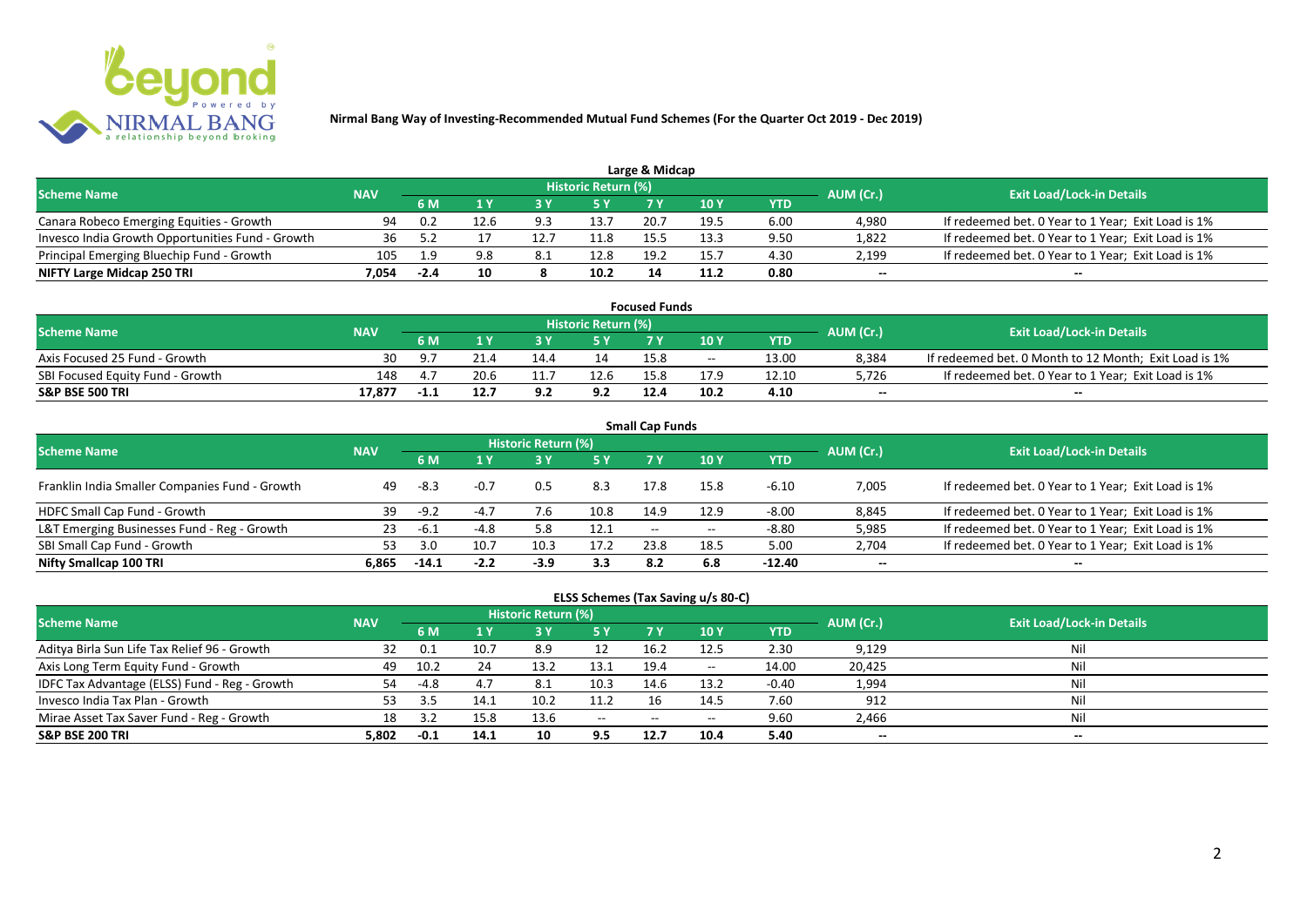

| <b>Contra/Value Fund</b>                  |            |        |      |                            |           |      |      |      |           |                                                    |  |  |  |  |
|-------------------------------------------|------------|--------|------|----------------------------|-----------|------|------|------|-----------|----------------------------------------------------|--|--|--|--|
| <b>Scheme Name</b>                        | <b>NAV</b> |        |      | <b>Historic Return (%)</b> |           |      |      |      | AUM (Cr.) | <b>Exit Load/Lock-in Details</b>                   |  |  |  |  |
|                                           |            | 6 M    |      |                            | <b>5Y</b> |      | 10 Y | YTD  |           |                                                    |  |  |  |  |
| Kotak India EQ Contra Fund - Reg - Growth | 54         |        |      | 12.2                       | 10.2      | 13.5 | 11.7 | 7.90 | 860       | If redeemed bet. 0 Year to 1 Year; Exit Load is 1% |  |  |  |  |
| Invesco India Contra Fund - Growth        | 48         | $-0.4$ | 9.8  | 10.6                       | 11.7      | 16.4 | 13.5 | 3.00 | 4,263     | If redeemed bet. 0 Year to 1 Year; Exit Load is 1% |  |  |  |  |
| UTI Value Opportunities Fund - Growth     | 62         |        |      |                            |           | 10.4 |      | 5.70 | 4,333     | If redeemed bet. 0 Year to 1 Year; Exit Load is 1% |  |  |  |  |
| Nippon India Value Fund - Growth          | 74         | 0.0    |      | 8.2                        | 9.6       | 13.1 | 11.6 | 3.90 | 3,072     | If redeemed bet. 0 Year to 1 Year; Exit Load is 1% |  |  |  |  |
| <b>S&amp;P BSE 500 TRI</b>                | 17.877     |        | 12.7 | 92                         | 9.2       | 12.4 | 10.2 | 4.10 | $- -$     | $-$                                                |  |  |  |  |

| Sector/Thematic                                                           |            |        |        |                            |      |      |       |         |           |                                                    |  |  |  |
|---------------------------------------------------------------------------|------------|--------|--------|----------------------------|------|------|-------|---------|-----------|----------------------------------------------------|--|--|--|
| Scheme Name                                                               | <b>NAV</b> |        |        | <b>Historic Return (%)</b> |      |      |       |         | AUM (Cr.) | <b>Exit Load/Lock-in Details</b>                   |  |  |  |
|                                                                           |            | 6 M    | 1Y     | 73 Y                       | 5 Y  | 7 Y  | 10Y   | YTD     |           |                                                    |  |  |  |
| Canara Robeco Consumer Trends Fund - Reg -<br>Growth                      | 43         | -9.1   | 25.4   | 12.9                       | 13.9 | 16.3 | 15.5  | 13.20   | 354       | If redeemed bet. 0 Year to 1 Year; Exit Load is 1% |  |  |  |
| Mirae Asset Great Consumer Fund - Growth                                  | 37         | 7.8    | 18.8   | 14.5                       | 13.1 | 16.8 | $- -$ | 8.20    | 873       | If redeemed bet. 0 Year to 1 Year; Exit Load is 1% |  |  |  |
| <b>ICICI Prudential Technology Fund - Growth</b>                          | 56         | $-7.8$ | $-0.7$ | 13.6                       | 8.2  | 16.9 | 16.5  | $-1.40$ | 440       | If redeemed bet. 0 Day to 15 Day; Exit Load is 1%  |  |  |  |
| Nippon India Pharma Fund - Growth                                         | 147        | -4.6   | $-4.2$ | $-0.2$                     | 4.1  | 12.4 | 15.1  | $-1.80$ | 2,332     | If redeemed bet. 0 Year to 1 Year; Exit Load is 1% |  |  |  |
| ICICI Prudential Banking and Financial Services Fund -<br>Retail - Growth | 65         | 0.2    | 19.2   | 11.7                       | 14.8 | 18   | 16.9  | 7.40    | 3,290     | If redeemed bet. 0 Day to 15 Day; Exit Load is 1%  |  |  |  |
| <b>S&amp;P BSE 500 TRI</b>                                                | 17.877     | $-1.1$ | 12.7   | 9.2                        | 9.2  | 12.4 | 10.2  | 4.10    | --        | $- -$                                              |  |  |  |

| <b>Dynamic Asset Allocation Funds</b>                      |            |           |      |                            |                          |                          |                          |      |           |                                                         |  |  |  |
|------------------------------------------------------------|------------|-----------|------|----------------------------|--------------------------|--------------------------|--------------------------|------|-----------|---------------------------------------------------------|--|--|--|
| <b>Scheme Name</b>                                         | <b>NAV</b> |           |      | <b>Historic Return (%)</b> |                          |                          |                          |      | AUM (Cr.) | <b>Exit Load/Lock-in Details</b>                        |  |  |  |
|                                                            |            | <b>6M</b> | 1 Y  | <b>3 Y</b>                 | 5 Y                      | <b>7Y</b>                | 10 <sub>Y</sub>          | YTD  |           |                                                         |  |  |  |
| ICICI Prudential Balanced Advantage Fund - Reg -<br>Growth | 37         | 4.8       | 13.5 | 8.6                        | 9.3                      | 12.6                     | 12.5                     | 8.40 | 27,956    | If redeemed bet. 0 Year to 1 Year; Exit Load is 1%      |  |  |  |
| Invesco India Dynamic Equity Fund - Growth                 | 30         |           | 11.6 | 8.5                        | 8.4                      | 12.4                     | 10.9                     | 8.20 | 922       | If redeemed bet. 0 Month to 3 Month; Exit Load is 0.25% |  |  |  |
| Nippon India Balanced Advantage Fund - Growth              | 92         | 0.8       |      | 8.1                        | 8.4                      | 12.2                     |                          | 5.70 | 2,406     | If redeemed bet. 0 Month to 12 Month; Exit Load is 1%   |  |  |  |
| SBI Dynamic Asset Allocation Fund - Reg - Growth           | 14         | 0.7       | 5.5  | 7.9                        | $\overline{\phantom{a}}$ | $\overline{\phantom{a}}$ | $\overline{\phantom{a}}$ | 3.70 | 681       | If redeemed bet. 0 Month to 12 Month; Exit Load is 1%   |  |  |  |
| NIFTY 50 Hybrid Composite Debt 65:35 Index                 | 10,188     | 3.0       | 15.3 | 10.2                       | 9.1                      |                          | 9.7                      | 8.70 | $- -$     | $- -$                                                   |  |  |  |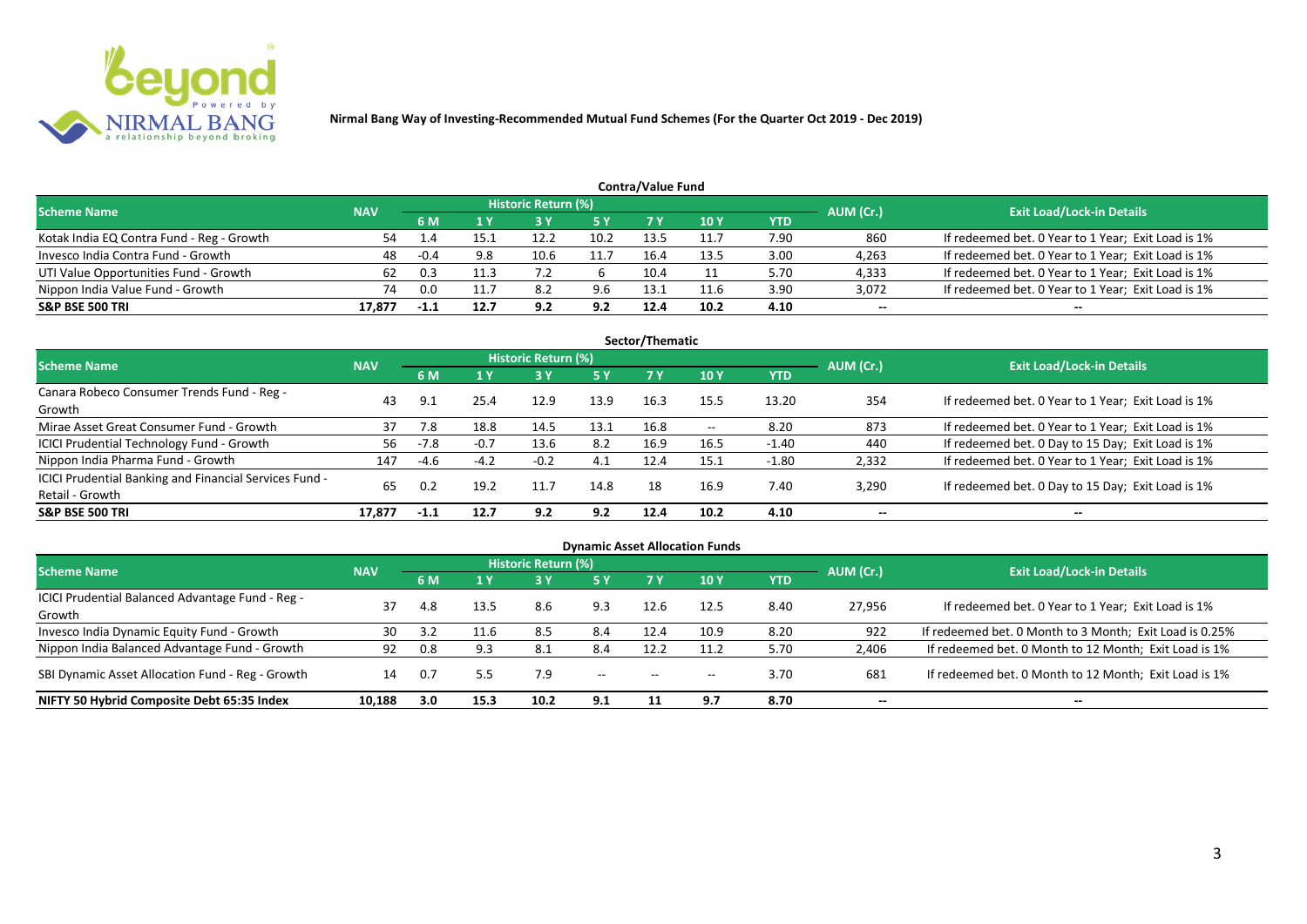

| <b>Hybrid Aggressive</b>                        |            |     |      |                     |        |                                                |                          |       |                          |                                                       |  |  |  |
|-------------------------------------------------|------------|-----|------|---------------------|--------|------------------------------------------------|--------------------------|-------|--------------------------|-------------------------------------------------------|--|--|--|
| <b>Scheme Name</b>                              | <b>NAV</b> |     |      | Historic Return (%) |        |                                                |                          |       | AUM (Cr.)                | <b>Exit Load/Lock-in Details</b>                      |  |  |  |
|                                                 |            | 6 M | 1 Y  |                     | 5 Y    | 7 Y                                            | 10 <sub>Y</sub>          | YTD   |                          |                                                       |  |  |  |
| HDFC Hybrid Equity Fund - Growth                | 54         |     | 10.2 | 5.6                 | 5.4    |                                                | - Q 1                    | 4.80  | 21,076                   | If redeemed bet. 0 Year to 1 Year; Exit Load is 1%    |  |  |  |
| ICICI Prudential Equity & Debt Fund - Growth    | 135        | 0.3 | 8.3  | 8.1                 | 9.7    | 14.4                                           | 13.8                     | 5.40  | 23,487                   | If redeemed bet. 0 Year to 1 Year; Exit Load is 1%    |  |  |  |
| Mirae Asset Hybrid - Equity Fund - Reg - Growth | 15         | 1.8 | 13.3 | 10.1                | $  \,$ | $\hspace{0.1mm}-\hspace{0.1mm}-\hspace{0.1mm}$ | $\overline{\phantom{a}}$ | 7.90  | 2,590                    | If redeemed bet. 0 Year to 1 Year; Exit Load is 1%    |  |  |  |
| SBI Equity Hybrid Fund - Growth                 | 142        | 5.2 |      | 9.4                 | 10.8   |                                                | 12.3                     | 10.20 | 30,551                   | If redeemed bet. 0 Month to 12 Month; Exit Load is 1% |  |  |  |
| Canara Robeco Equity Hybrid Fund - Growth       | 165        | 4.0 | 15.2 | a                   | 10.3   | 13.5                                           | 12.9                     | 9.60  | 2,488                    | If redeemed bet. 0 Year to 1 Year; Exit Load is 1%    |  |  |  |
| NIFTY 50 Hybrid Composite Debt 65:35 Index      | 10,188     | 3.0 | 15.3 | 10.2                | 9.1    |                                                | 9.7                      | 8.70  | $\overline{\phantom{a}}$ |                                                       |  |  |  |

| <b>Arbitrage Fund</b>                      |            |     |     |                            |                  |     |     |      |           |                                                         |  |  |  |
|--------------------------------------------|------------|-----|-----|----------------------------|------------------|-----|-----|------|-----------|---------------------------------------------------------|--|--|--|
| <b>Scheme Name</b>                         | <b>NAV</b> |     |     | <b>Historic Return (%)</b> |                  |     |     |      | AUM (Cr.) | <b>Exit Load/Lock-in Details</b>                        |  |  |  |
|                                            |            | L M | : M | 6 M                        | $\overline{1}$ Y |     |     | YTD  |           |                                                         |  |  |  |
| IDFC Arbitrage Fund - Reg - Growth         | 24         | 6.3 |     | $b_{.5}$                   | 6.4              |     | b.1 | 6.60 | 10,163    | If redeemed bet. 0 Month to 1 Month; Exit Load is 0.25% |  |  |  |
| Kotak Equity Arbitrage Fund - Reg - Growth |            | 6.8 |     | b.,                        |                  |     |     | 6.40 | 15,972    | If redeemed bet. 0 Day to 30 Day; Exit Load is 0.25%    |  |  |  |
| Nippon India Arbitrage Fund - Growth       |            |     |     | . ხ                        | 6.4              | b.b |     | 6.60 | 9,441     | If redeemed bet. 0 Month to 1 Month; Exit Load is 0.25% |  |  |  |

|                                          |            |     |      |                     |        | <b>Equity Saver</b> |       |            |                          |                                                       |
|------------------------------------------|------------|-----|------|---------------------|--------|---------------------|-------|------------|--------------------------|-------------------------------------------------------|
| <b>Scheme Name</b>                       | <b>NAV</b> |     |      | Historic Return (%) |        |                     |       |            | AUM (Cr.)                | <b>Exit Load/Lock-in Details</b>                      |
|                                          |            | 6 M |      |                     | 5 Y    | 7V                  | 10Y   | <b>YTD</b> |                          |                                                       |
| Axis Equity Saver Fund - Reg - Growth    | 13         |     | 12.4 | 7.9                 | $  \,$ | $- -$               | $- -$ | 8.10       | 783                      | If redeemed bet. 0 Month to 12 Month; Exit Load is 1% |
| <b>HDFC Equity Savings Fund - Growth</b> |            | 0.5 | 6.1  | b.b                 | 7.6    | 8.8                 |       | 4.30       | 4,823                    | If redeemed bet. 0 Year to 1 Year; Exit Load is 1%    |
| Kotak Equity Savings Fund - Reg - Growth | 15         |     | 9.5  |                     | 7.8    | $- -$               | $-$   | 6.30       | 1.926                    | If redeemed bet. 0 Year to 1 Year; Exit Load is 1%    |
| CRISIL Hybrid 50+50 - Moderate Index*    | --         |     |      |                     |        | --                  | $- -$ | $-$        | $\overline{\phantom{a}}$ | $- -$                                                 |

|                                    |            |     |     |                     |     | <b>Liquid Funds</b> |            |                          |           |                                  |
|------------------------------------|------------|-----|-----|---------------------|-----|---------------------|------------|--------------------------|-----------|----------------------------------|
| <b>Scheme Name</b>                 | <b>NAV</b> |     |     | Historic Return (%) |     |                     | <b>YTM</b> | Avg.                     | AUM (Cr.) | <b>Exit Load/Lock-in Details</b> |
|                                    |            | 1 W | / W | ∣ M                 | 3 M | 1Y                  |            | <b>Maturity</b>          |           |                                  |
| Axis Liquid Fund - Growth          | 2.144      |     |     |                     | 5.8 |                     | 69.د       | 0.12                     | 24,004    | Nil                              |
| IDFC Cash Fund - Reg - Growth      | 2,340      | 5.0 |     |                     | 5.5 |                     | 5.55       | 0.12                     | 11,945    | Nil                              |
| Kotak Liquid Scheme - Reg - Growth | 3,912      |     |     |                     | 5.6 |                     | 5.h        | 0.11                     | 25,805    | Nil                              |
| <b>CRISIL Liquid Fund Index</b>    | $- -$      | 5.5 |     | 6.2                 | 6.1 | $-$                 | $- -$      | $\overline{\phantom{a}}$ | $- -$     | $- -$                            |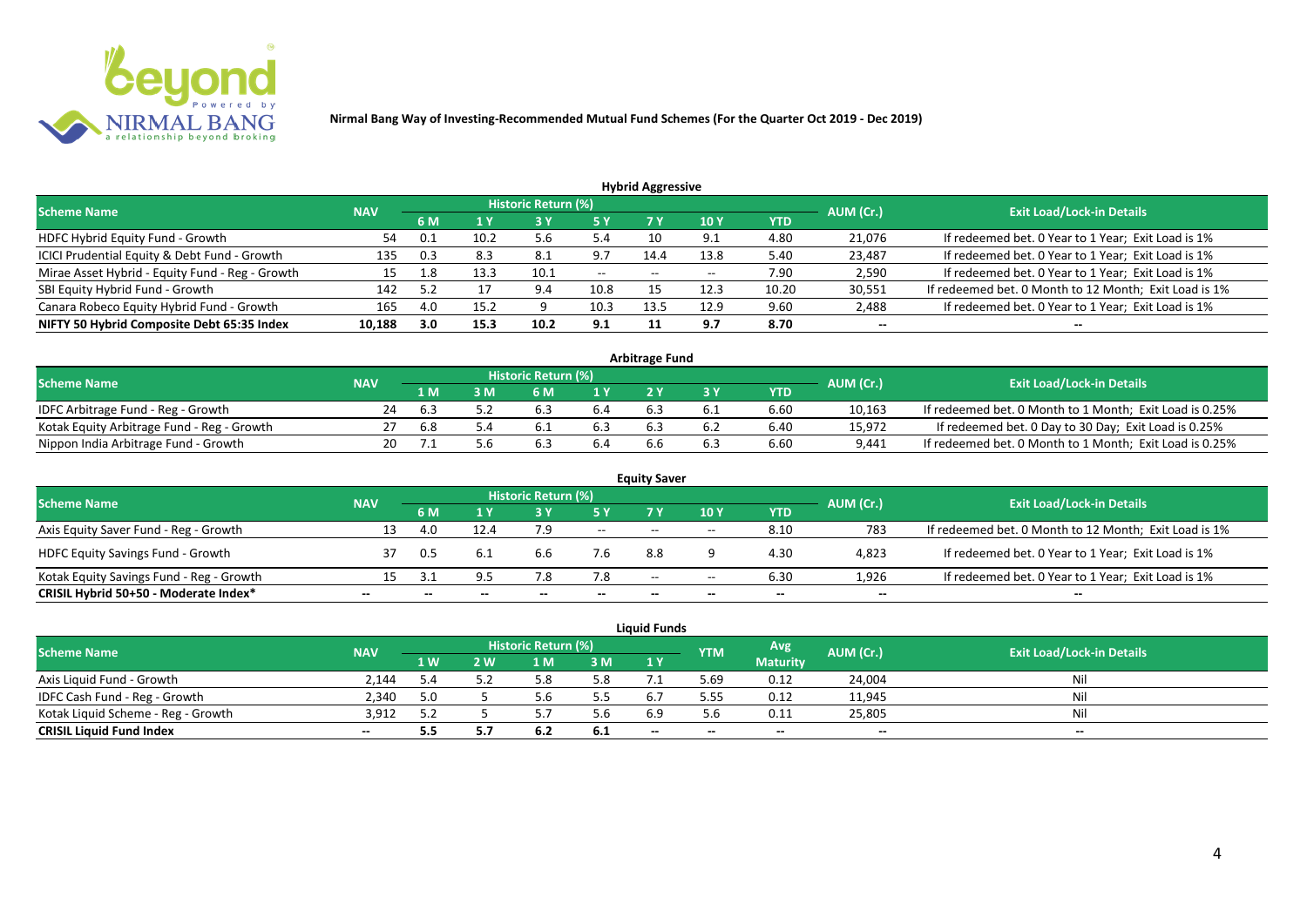

|                                               |            |      |     |                     |     | <b>Ultra Short Fund</b> |                          |                 |           |                                  |
|-----------------------------------------------|------------|------|-----|---------------------|-----|-------------------------|--------------------------|-----------------|-----------|----------------------------------|
| <b>Scheme Name</b>                            | <b>NAV</b> |      |     | Historic Return (%) |     |                         | <b>YTM</b>               | Avg             | AUM (Cr.) | <b>Exit Load/Lock-in Details</b> |
|                                               |            | 1 M  | sм  | 6 M                 | 1 Y | 3 Y                     |                          | <b>Maturity</b> |           |                                  |
| IDFC Ultra Short Term Fund - Reg - Growth     |            | 8.4  | 7.9 | 8.4                 | 8.7 | $- -$                   | 6.28                     | 0.45            | 3,847     | Nil                              |
| Sundaram Ultra Short Term Fund - Reg - Growth | 10         |      | b.b | $- -$               | $-$ | $- -$                   | 6.32                     | 0.47            | 259       | Nil                              |
| L&T Ultra Short Term Fund - Growth            | 32         |      |     | 70                  | 8.3 |                         | 6.06                     | 0.48            | 2,462     | Nil                              |
| <b>NIFTY Ultra Short Duration Debt Index</b>  | 3,954      | -8.4 | 7.4 |                     | 8.4 |                         | $\overline{\phantom{a}}$ | $- -$           | $-$       | $- -$                            |

|                                                            |            |     |     |                            |       | <b>Money Market Fund</b> |            |                 |           |                                  |
|------------------------------------------------------------|------------|-----|-----|----------------------------|-------|--------------------------|------------|-----------------|-----------|----------------------------------|
| <b>Scheme Name</b>                                         | <b>NAV</b> |     |     | <b>Historic Return (%)</b> |       |                          | <b>YTM</b> | Avg             | AUM (Cr.) | <b>Exit Load/Lock-in Details</b> |
|                                                            |            | 1 M | 3 M | <b>6 M</b>                 | 1Y    | 3Y                       |            | <b>Maturity</b> |           |                                  |
| Aditya Birla Sun Life Money Manager Fund - Reg -<br>Growth | 262        |     |     | 8.5                        | 8.6   | 7.6                      | 5.98       | 0.39            | 10,219    | Nil                              |
| Franklin India Savings Fund - Growth                       | 36         | 8.6 |     | 9.1                        | 9.1   |                          | 6.41       | 0.58            | 2,554     | Nil                              |
| Nippon India Money Market Fund - Growth                    | 2,957      | 7.9 | 7.8 | 8.5                        | 8.7   | 7.6                      | 6.13       | 0.46            | 2,587     | Nil                              |
| <b>CRISIL Liquid Fund Index</b>                            | $- -$      | 6.2 | 6.1 | -6.7                       | $- -$ | $-$                      |            | $- -$           | $- -$     | $- -$                            |

|                                                 |            |      |      |                     |      | <b>Short Term Fund</b> |            |                 |           |                                  |
|-------------------------------------------------|------------|------|------|---------------------|------|------------------------|------------|-----------------|-----------|----------------------------------|
| <b>Scheme Name</b>                              | <b>NAV</b> |      |      | Historic Return (%) |      |                        | <b>YTM</b> | Avg             | AUM (Cr.) | <b>Exit Load/Lock-in Details</b> |
|                                                 |            | 1 M. | 3 M  | 6 M                 | 1Y   | <b>3 Y</b>             |            | <b>Maturity</b> |           |                                  |
| Axis Short Term Fund - Growth                   |            | 12.8 |      | 10.9                | 10.5 |                        | 6.89       | 1.90            | 2,347     | Nil                              |
| HDFC Short Term Debt Fund - Growth              |            | 13.0 |      |                     | 10.4 |                        | 7.56       | 2.75            | 8,296     | Nil                              |
| IDFC Bond Fund - Short Term Plan - Reg - Growth | 40         | 13.3 | 10.5 | 11.3                | 10.9 | 7.4                    | 7.05       | 2.10            | 10,052    | Nil                              |
| Kotak Bond Short Term Fund - Reg - Growth       | 37         | 12.7 | 9.3  | 11.2                | 10.6 |                        | 7.59       | 2.73            | 9,788     | Nil                              |
| L&T Short Term Bond Fund - Reg - Growth         |            | 13.0 |      | 10.9                | 10.4 |                        | 7.04       | 2.36            | 4,330     | Nil                              |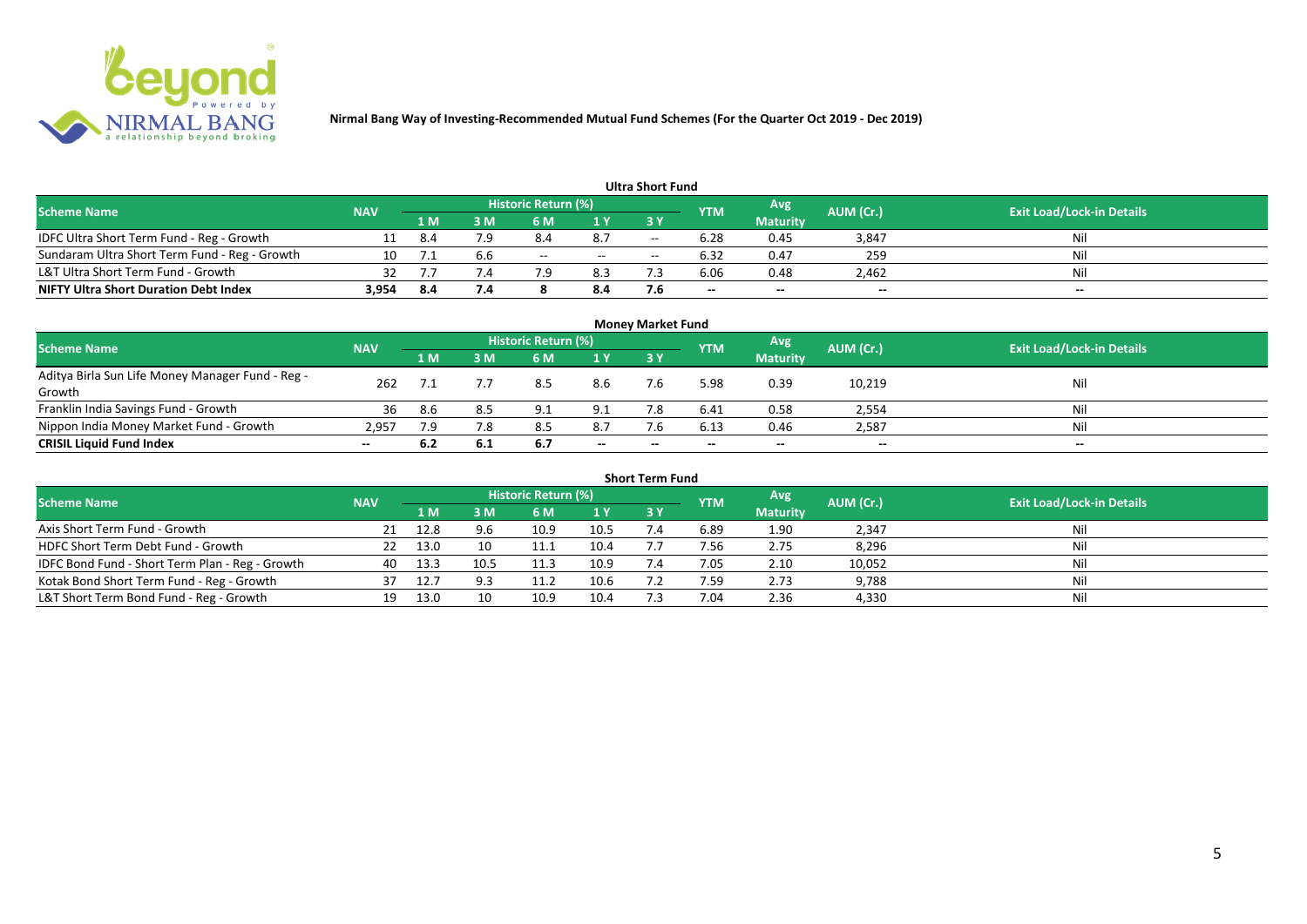

|                                           |            |      |    |                     |     | <b>Low Duration Fund</b> |            |                 |           |                                  |
|-------------------------------------------|------------|------|----|---------------------|-----|--------------------------|------------|-----------------|-----------|----------------------------------|
| <b>Scheme Name</b>                        | <b>NAV</b> |      |    | Historic Return (%) |     |                          | <b>YTM</b> | Avg'            | AUM (Cr.) | <b>Exit Load/Lock-in Details</b> |
|                                           |            | 1 M  | sм | 6 M                 | 1 Y | 3 Y                      |            | <b>Maturity</b> |           |                                  |
| Axis Treasury Advantage Fund - Growth     | 2.196      | 10.0 |    | $\alpha$            | 9.4 |                          | 6.43       | 0.79            | 2,636     | Nil                              |
| Canara Robeco Savings Fund - Reg - Growth |            | 8.0  |    | 8.6                 | 8.8 |                          | 6.2401     | 0.66            | 1,061     | Nil                              |
| IDFC Low Duration Fund - Reg - Growth     |            | Q 3  |    | $\Omega$            |     |                          | 6.36       | 0.73            | 4,874     | Nil                              |

| <b>Banking &amp; PSU Bond Funds</b>            |            |      |      |                            |      |      |            |                 |                  |                                  |  |  |  |  |
|------------------------------------------------|------------|------|------|----------------------------|------|------|------------|-----------------|------------------|----------------------------------|--|--|--|--|
| Scheme Name                                    | <b>NAV</b> |      |      | <b>Historic Return (%)</b> |      |      | <b>YTM</b> | Avg             | <b>AUM (Cr.)</b> | <b>Exit Load/Lock-in Details</b> |  |  |  |  |
|                                                |            | 1 M  | sм   | 6 M                        | 1 Y  | 73 Y |            | <b>Maturity</b> |                  |                                  |  |  |  |  |
| HDFC Banking and PSU Debt Fund - Reg - Growth  |            | 12.5 | 10.3 |                            | 11.3 |      | 4.79       | 2.68            | 3,572            |                                  |  |  |  |  |
| Kotak Banking and PSU Debt Fund - Reg - Growth |            | 13.6 |      |                            |      |      |            | 3.73            | 2,794            |                                  |  |  |  |  |
| IDFC Banking & PSU Debt Fund - Reg - Growth    |            | 14.8 | 11.8 | 13.6                       | 13.2 |      |            | 3.27            | 9,715            | Nil                              |  |  |  |  |

| <b>Corporate Bond Funds</b>                         |            |      |      |                            |      |     |            |                 |           |                                                        |  |  |  |  |
|-----------------------------------------------------|------------|------|------|----------------------------|------|-----|------------|-----------------|-----------|--------------------------------------------------------|--|--|--|--|
| <b>Scheme Name</b>                                  | <b>NAV</b> |      |      | <b>Historic Return (%)</b> |      |     | <b>YTM</b> | Avg             | AUM (Cr.) | <b>Exit Load/Lock-in Details</b>                       |  |  |  |  |
|                                                     |            | 1 M  | : M  | 6 M                        | 1Y   | 3Y  |            | <b>Maturity</b> |           |                                                        |  |  |  |  |
| ICICI Prudential Corporate Bond Fund - Reg - Growth | 20         | 12.0 | 9.2  | 10.7                       | 10.4 |     | 7.34       | 2.36            | 9,147     | Nil                                                    |  |  |  |  |
| L&T Triple Ace Bond Fund - Reg - Growth             | 50         | 10.5 |      |                            | 14.1 | 6.6 | 7.74       | 8.56            | 1,616     | If redeemed bet. 0 Month to 3 Month; Exit Load is 0.5% |  |  |  |  |
| Kotak Corporate Bond Fund - Std - Growth            | 2.613      | 12.4 | 10.3 | 10.8                       | 10.4 |     | .17        | 1.52            | 2,757     | Nil                                                    |  |  |  |  |

|                                            |            |      |     |                            |      | <b>Credit Risk Fund</b> |            |                 |           |                                                           |
|--------------------------------------------|------------|------|-----|----------------------------|------|-------------------------|------------|-----------------|-----------|-----------------------------------------------------------|
| <b>Scheme Name</b>                         | <b>NAV</b> |      |     | <b>Historic Return (%)</b> |      |                         | <b>YTM</b> | Avg             | AUM (Cr.) | <b>Exit Load/Lock-in Details</b>                          |
|                                            |            | 1 M  | 3 M | 6 M                        | '1 Y | 3 Y                     |            | <b>Maturity</b> |           |                                                           |
| ICICI Prudential Credit Risk Fund - Growth |            | 10.7 | 9.4 | 9.7                        | 9.3  |                         | 10.29      | 1.77            | 10,942    | If redeemed bet. 0 Year to 1 Year; Exit Load is 1%        |
| Kotak Credit Risk Fund - Reg - Growth      |            | 13.2 | 9.9 | 10.1                       | 9.3  |                         | 9.71       | 2.49            | 4,732     | If redeemed bet. 0 Year to 1 Year; Exit Load is 1%        |
|                                            |            |      |     |                            |      |                         |            |                 |           | If redeemed bet. 0 Month to 12 Month; Exit Load is 3%, If |
| SBI Credit Risk Fund - Growth              |            | 10.7 |     | 8.8                        | 7.5  | 6 <sup>1</sup>          | 9.26       | 2.63            | 5,211     | redeemed bet. 12 Month to 24 Month; Exit Load is 1.5%, If |
|                                            |            |      |     |                            |      |                         |            |                 |           | redeemed bet. 24 Month to 36 Month; Exit Load is 0.75%    |